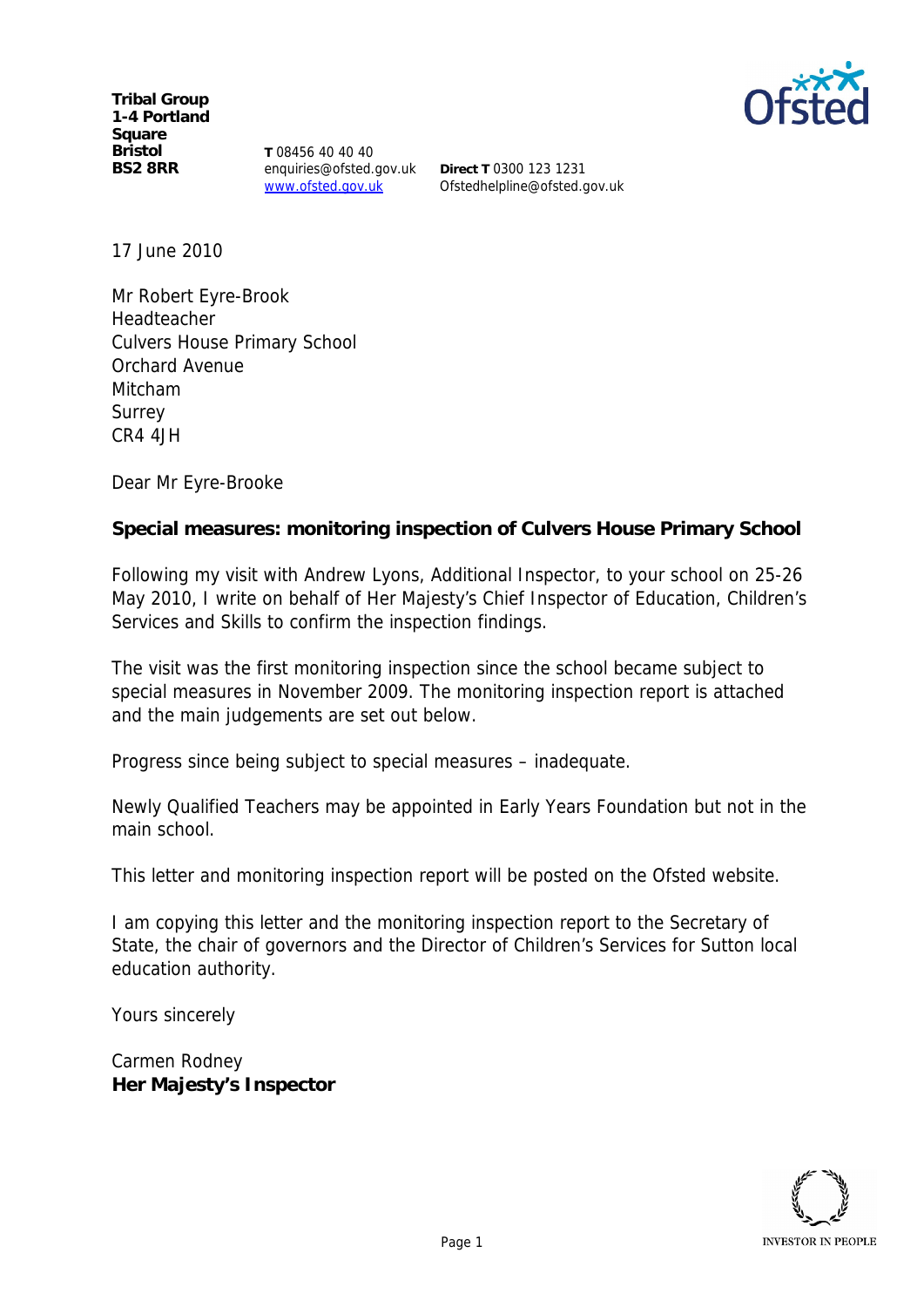

**Special measures: monitoring of Culvers House Primary School**

**Report from the first monitoring inspection on 25–26 May 2010**

## **Evidence**

Inspectors observed the school's work, scrutinised documents and met with the headteacher and other staff, groups of pupils, the Chair of the Governing Body and a representative from the local authority.

## **Context**

Following the last inspection the previous headteacher left and was replaced in January 2010 by an experienced interim headteacher who was appointed to the substantive post in April. Of the two members of staff who were on maternity leave, one has returned and the second will do so in the second half of the current term. A third member of staff is on long-term sick leave. There are currently four teachers on temporary contracts, including one long term supply member of staff who provides additional support and cover. The school has attempted to reduce the number of temporary teachers but has not been successful in recruiting experienced, key senior and middle staff, in particular, the deputy headteacher's post, a coordinator for Key Stage 1 and a combined post of English and Key Stage 2 coordinator. The current interim deputy headteacher has been promoted and will leave the school at the end of the current half term. The school has secured funding to appoint an advanced skills teacher and intends to re-advertise early to find a suitable applicant.

Since the start of the current academic year more pupils than usual left the school. The pupil population is now stable and year groups are mostly full, particularly in Years 1 and 2 and Early Years Foundation.

**Pupils' achievement and the extent to which they enjoy their learning**

Achievement is still well below average at the end of Year 6 but remains close to the national average in Year 2 and in Early Years Foundation Stage. The rate of pupils' progress in lessons is, however, beginning to improve, particularly as there is an increasing focus on 'pitching' the work to match individual needs. Although progress is improving, it is not fast enough to narrow significantly the gap between the national average and pupils' current level of attainment. In lessons observed during the monitoring visit, the progress of pupils with special educational needs and/or disabilities was often similar to their peers because of the intensive support and attention given to developing their basic skills. This was especially so in Years 1 and 2 where teaching assistants worked with pupils by questioning them, explaining instructions and demonstrating worked examples. When these pupils are supported

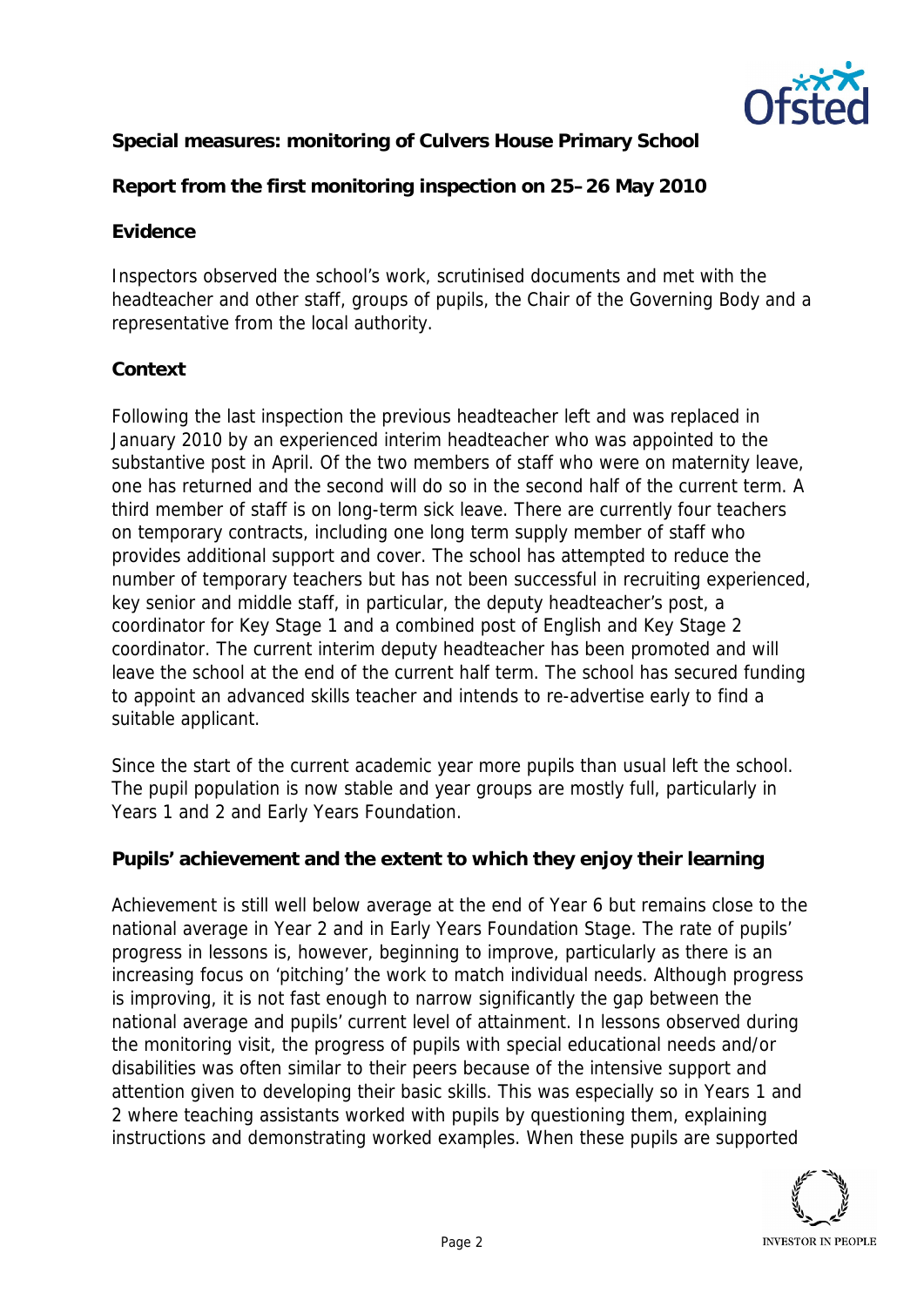

in small nurture groups, as in Year 6 for literacy and numeracy lessons, their progress is good because work is tailored very closely to their needs.

## **Other relevant pupil outcomes**

Pupils who attend regularly feel safe and are happy. They enjoy lessons and most work engagingly and participate well in paired or group discussion and are keen to take part in question and answer sessions and feedback. Pupils listen well to each other, take turns and show a good deal of respect for other cultures. For example, in assembly, they listened well to raga music and watched a pupil perform a traditional South Asian dance. Positive relationships with each other and their teachers contribute well to the majority not wasting time, as teachers respond quickly when there are signs of inattentiveness. Most pupils behave well in lessons and around the school. They display good attitudes when following instructions, for example lining up outside before entering the classroom or going into and leaving assembly. However, a very small minority of boys with behavioural difficulties disrupt lessons. While pupils are tolerant, and say that the 'headteacher has made a difference, behaviour is better', they would still like the 'irritating behaviour to stop', as the 'naughty pupils take up too much time of the teacher's attention'.

There are good opportunities for pupils, including those in Reception, to take on responsibilities, such as buddies, monitors or form representatives. The school is inclusive and pupils say that 'it is now like a family'. This is shown in the sensitive and serious way in which buddies and mentors behave towards others with a physical disability or medical need. Pupils understand that healthy eating helps them to 'grow and become stronger and tougher'.

Senior leaders with the support of education welfare officers work hard to improve attendance. The cold weather conditions at the start of the spring term had an adverse impact on the school attendance. Although stringent actions are taken and a wide range of procedures are in place to encourage parents to send their children to school regularly, attendance remains below the average expected for primary schools. Consequently, the school is on the persistent absence project. A small minority of pupils with medical conditions do not always find it possible to attend. However, the school seeks information to verify the circumstances of such pupils.

Progress since the last inspection in November 2009

 Take more urgent action to raise pupils' achievement – inadequate progress

**The effectiveness of provision**

There has been a rigorous drive to improve the quality of teaching and the inspection findings fully validate the school's evaluation that it is at least satisfactor

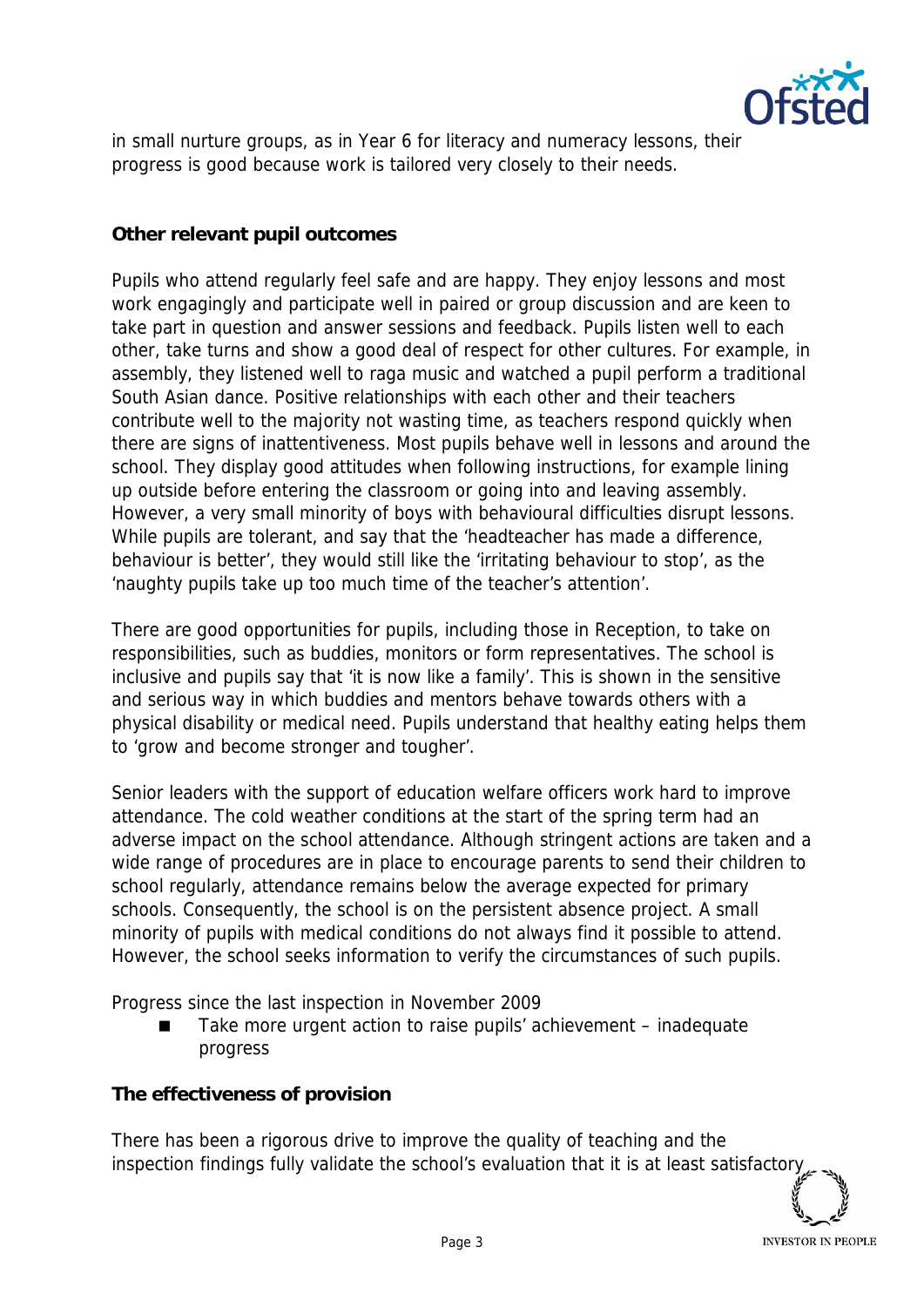

with a small number of good lessons. There are, however, not enough lessons that are good or better, and as a result, pupils do not make fast enough progress to close the attainment gap.

Teachers know their subject well and monitoring, training, coaching, team planning and the opportunity to work alongside consultants have contributed to them developing their planning. These help teachers to understand how to meet the needs of pupils in lessons and to ensure that pupils know the skills they are learning. As a result, expectations, the learning objectives and success criteria are usually explained and reviewed during the lesson. In effective lessons activities are well timed; expectations of work and behaviour are explicit; teachers make good use of information and communication technology to explain and develop ideas; feedback is regular and there is constant checking of how well pupils understand the work. Above all, talk is used well to explore work and teachers use practical or written activities to demonstrate what pupils are expected to learn. Where the teaching is well informed and provides pupils with opportunities to talk back, they make good progress because they are sufficiently challenged to develop and articulate their views in a confident manner. However, too many lessons are satisfactory and do not reflect all of these features. These lessons do not ensure that pupils give their best and new concepts are not consolidated sufficiently. Although teachers manage behaviour well, occasionally silly behaviour and inattentiveness affect the flow of learning and teaching. Additionally, work is not always matched well to the needs of all pupils.

The school has begun to build up a new database with accurate assessment information on pupils' attainment and progress over time. New approaches to assessing and recording pupil progress are being trialled in each year group. The assessment data and recorded information enable teachers to have a better understanding of pupils' strengths and what they need to do to improve gaps in their knowledge. However, this information is not always used well in lessons to ensure that work is closely matched to the needs of all groups. Marking is much improved, though it is not always consistent. Pupils, in discussion with inspectors, indicated that their work is now marked regularly, and marking includes targets and comments which help them to know what they need to do to improve. However, they would like their homework to be marked regularly. Regular tests, assessment days and use of tracking sheets are steadily becoming useful tools to improve learning and involve pupils in self-assessment. These help teachers to begin to set clear targets for pupils and those who are falling behind with their work. Further work is planned to develop the new assessment procedures. At this stage it is too early to evaluate the impact of the new assessment system on outcomes.

Changes to the curriculum have started and are beginning to lead to improvement in planning. For example, specific year groups plan together as a team with the aim of helping pupils to make a smooth transition as they move up the school. Senior and middle leaders have analysed assessment information to get a clear understanding of improvements needed, particularly in literacy and mathematics. Notably, the lack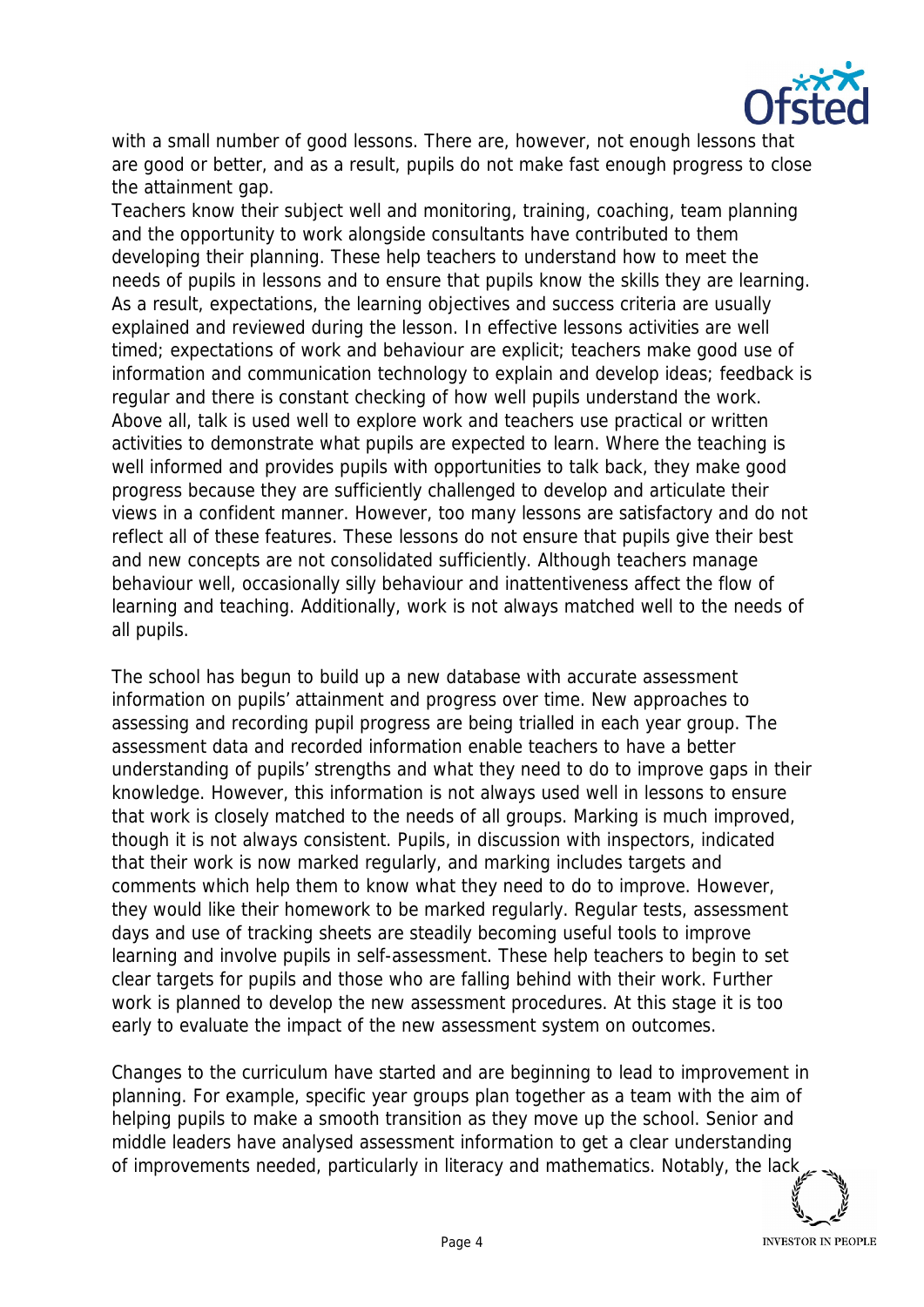

of suitable resources, particularly in mathematics, has been highlighted, as well as weaknesses in comprehension, reading and writing. External support from the local authority is leading to a sensibly designed curriculum to raise attainment. As a result there is increasingly more emphasis on links across the curriculum, with a sharp focus on writing skills. The school recognises that more still needs to be done to improve reading and has made a start on developing this area of pupils' learning. In mathematics, investigation work provides pupils with more challenge, a point which more-able pupils in Years 5 and 6 welcome. The curriculum has broadened to provide pupils with an in-depth experience of different art forms. For example, specialist providers have worked with pupils in drama and music. However, the restructuring, which has been most sharply focused on developing basic skills, is not finished. Other subjects, such as science, have not been given similar consideration. Furthermore, it is still being developed to ensure that planning is consistently effective and meets the needs of all pupils.

Provision in the Early Years Foundation Stage is well structured. Well-organised activities and good support and guidance from key workers enable children to enjoy their time in school, including in the Reception classes. Useful information is gathered about children's progress and contributes to staff knowing how to plan activities to stimulate and improve learning. The curriculum has been enhanced by developing further learning outside the classroom. For example, children's interests and fascination with ants has led to them working on a mini-beast investigative project. Similarly, the garden project is helping them to find out about plants. Overall, teachers build on children's curiosity and help them to develop an interest in learning.

Progress since the last inspection on the areas for improvement - inadequate

- Increase the proportion of good teaching and eliminate inadequate teaching.
- Ensure the curriculum promotes effective progress in each subject.

**The effectiveness of leadership and management**

The headteacher provides very clear direction for the school and is well supported by an experienced and valued interim deputy headteacher. Together, they have spelt out the vision of improvement for the school. Self-evaluation is thorough and accurate, so the headteacher has a good understanding of where strengths and weaknesses lie. He is realistic about the enormity of the task and time scale required to bring about the changes that will result in better achievement for all pupils. He listens carefully to staff and has won their trust and respect. The headteacher has created a culture of openness and improvement, in which issues about professional development and improving the quality of learning and teaching can be discussed and tackled effectively. This approach has helped staff to understand the pace of change required and the importance of developing good management and skills to support the vision of improvement. The subject coordinators have varying levels of

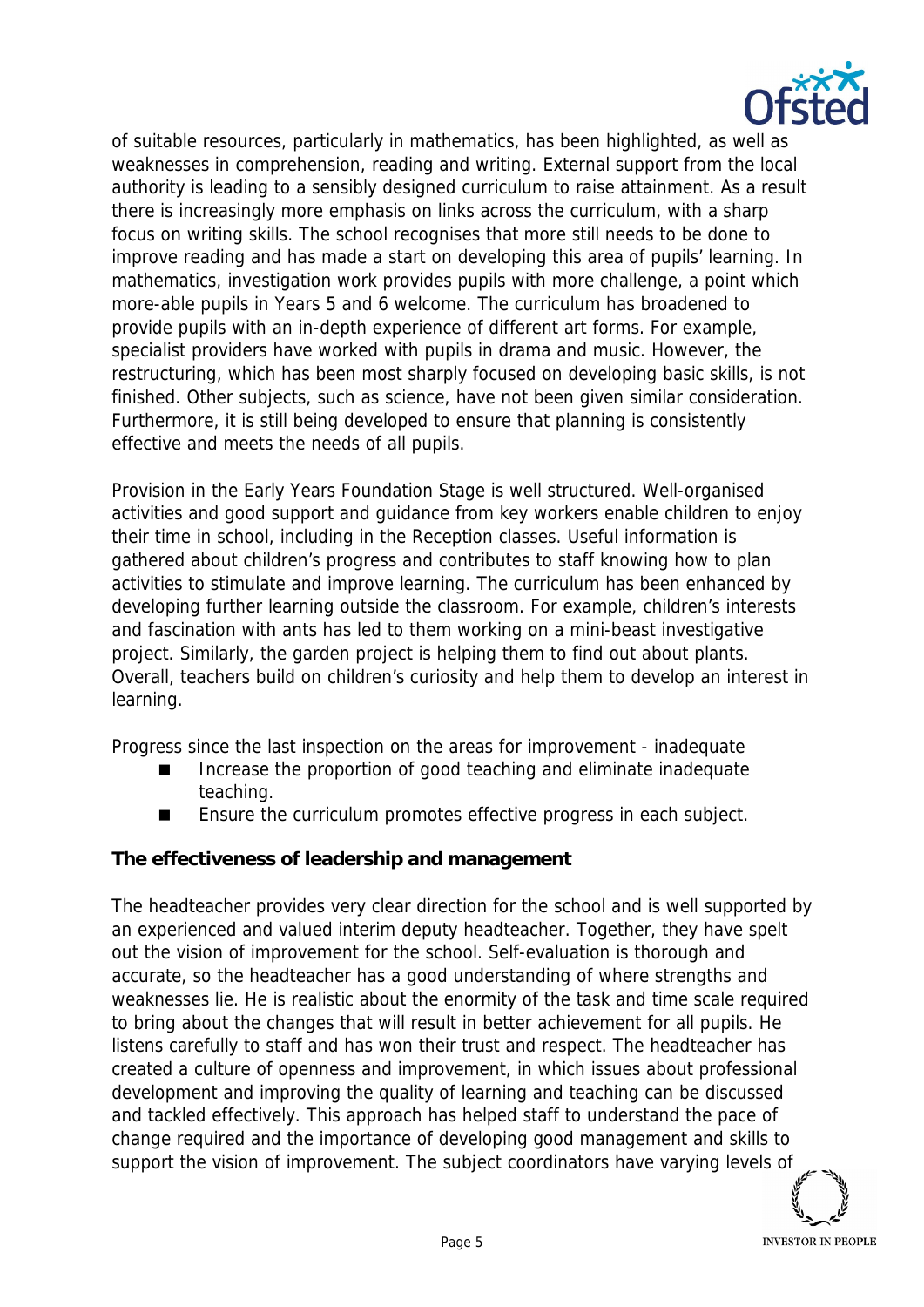

experience but are clear about their role. They have welcomed initiatives to develop their expertise and are committed to the process of change. Overall, staff are positive and have been inspired by the headteacher to work together as a team. The school, previously in the intensifying support programme, has prepared a detailed and thorough raising achievement plan. It targets the right areas to bring about better outcomes for pupils. The productive partnership work with the local authority ensures that the challenges the school faces are reflected in the plan. The targets identified are realistic and set out over a period of time, so that the school can embed them in the day-to-day routine. The new standards committee and the curriculum working party usefully ensure that the raising achievement plan is reviewed and adjusted to take account of the improvements and next steps.

The governing body has been strengthened by the addition of three experienced members. As a result of the new culture of openness and improvement, sound systems have been put into place to brief the governing body on the raising achievement plan. Members of the governing body have moved quickly to reclaim their role and have undertaken training to develop their understanding of pupils' progress over time. As a result, there is a more strategic approach to meeting the needs of pupils. Through the standards committee, the governing body is now better placed to monitor progress on a monthly basis and is beginning to hold the school to account.

Senior staff and external consultants including advisers have given a high priority to monitoring the quality of teaching and learning. This contributes to teachers improving their work. However, the work of teaching assistants in lessons is inconsistent and has not been evaluated rigorously to ensure that they are not partially passive but actively involved in accelerating the pace of pupils' learning. The school faces considerable challenges and although it is rising to them, the past difficulties with recruiting and retaining experienced and well-qualified staff persist. Currently, the school's ability to move forward at a quick pace has been curtailed because permanent key leaders and managers have not been appointed. The school therefore does not have sufficient capacity to move forward at a quick enough pace.

## **External support**

The local authority is providing very good support for the school. It is promoting improvements in teaching and learning, leadership and management and is supporting the key areas for development identified in the raising achievement plan. The school improvement partner has brokered a deal with other partners to secure the support of the interim senior staff. Regular advice and evaluation of the improvement plan are contributing to the school focusing on the necessary steps needed to improve pupils' learning and achievement.

Good support from consultants and local authority advisers helps teachers to develop their planning and assess pupils' work and progress accurately. A